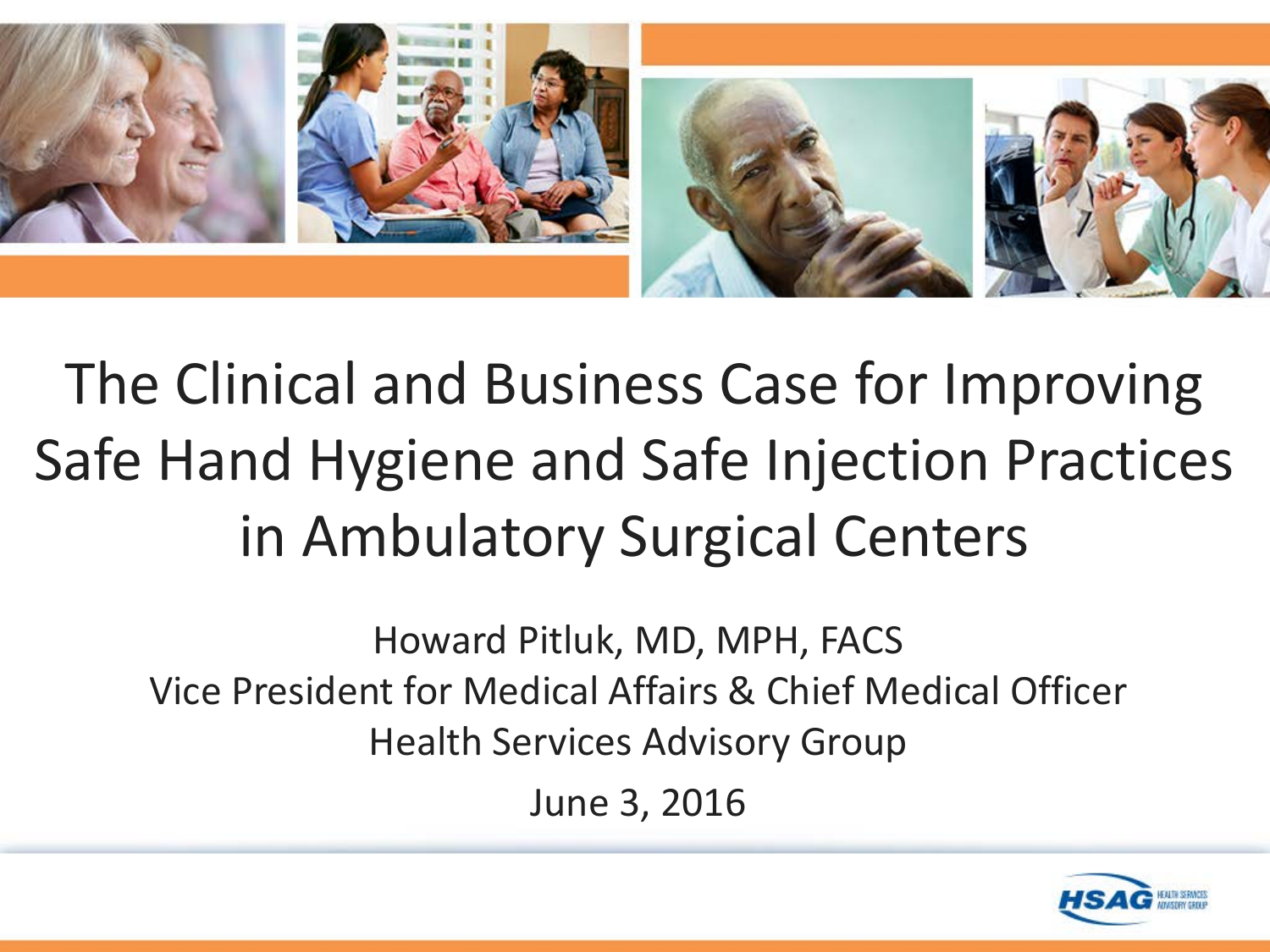## About Health Services Advisory Group (HSAG)

- Committed to improving quality of healthcare for more than 35 years
- Provides quality expertise to those who deliver care and those who receive care
- Engages healthcare providers, stakeholders, Medicare patients, families, and caregivers
- Provides technical assistance, convenes learning and action networks, and analyzes data for improvement

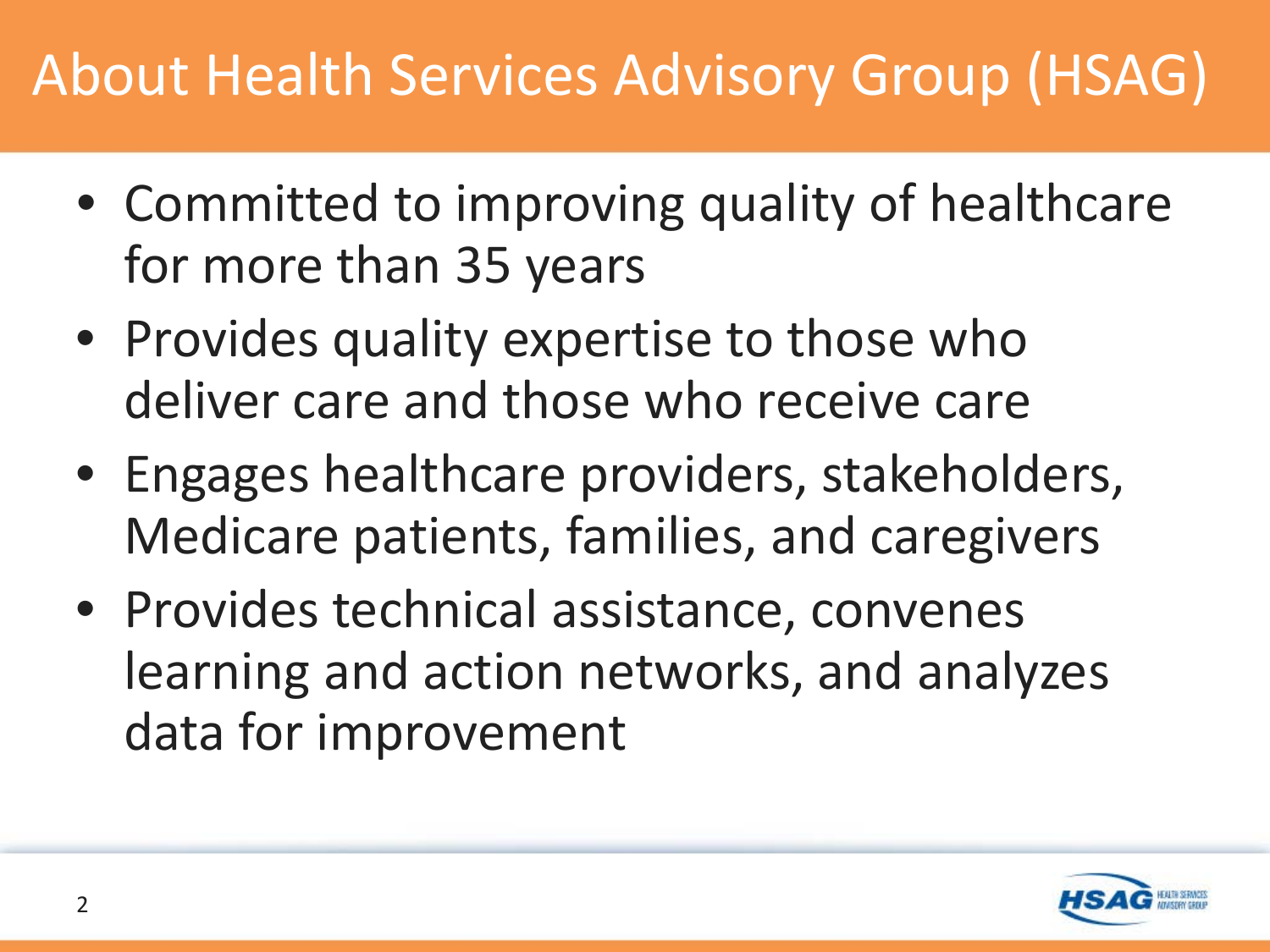

**HSAG is the Medicare Quality Innovation Network-Quality Improvement Organization (QIN-QIO) for California, Ohio, Arizona, Florida, and the U.S. Virgin Islands.** 

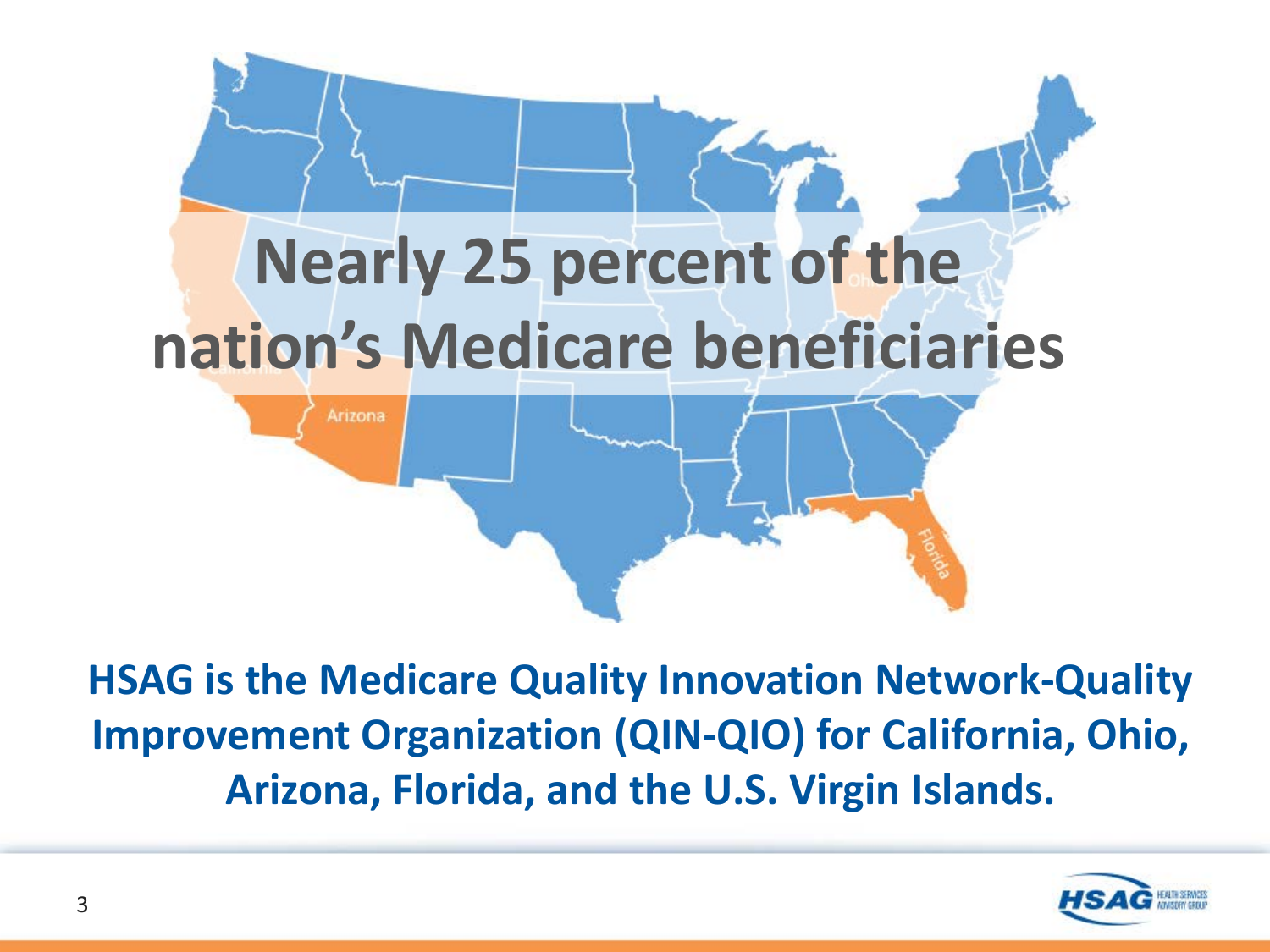

- 1. Make care safer.
- 2. Strengthen person and family engagement.
- 3. Promote effective communication and coordination of care.
- 4. Promote prevention and treatment of chronic disease.
- 5. Work with communities to promote best practices of healthy living.
- 6. Make care affordable.

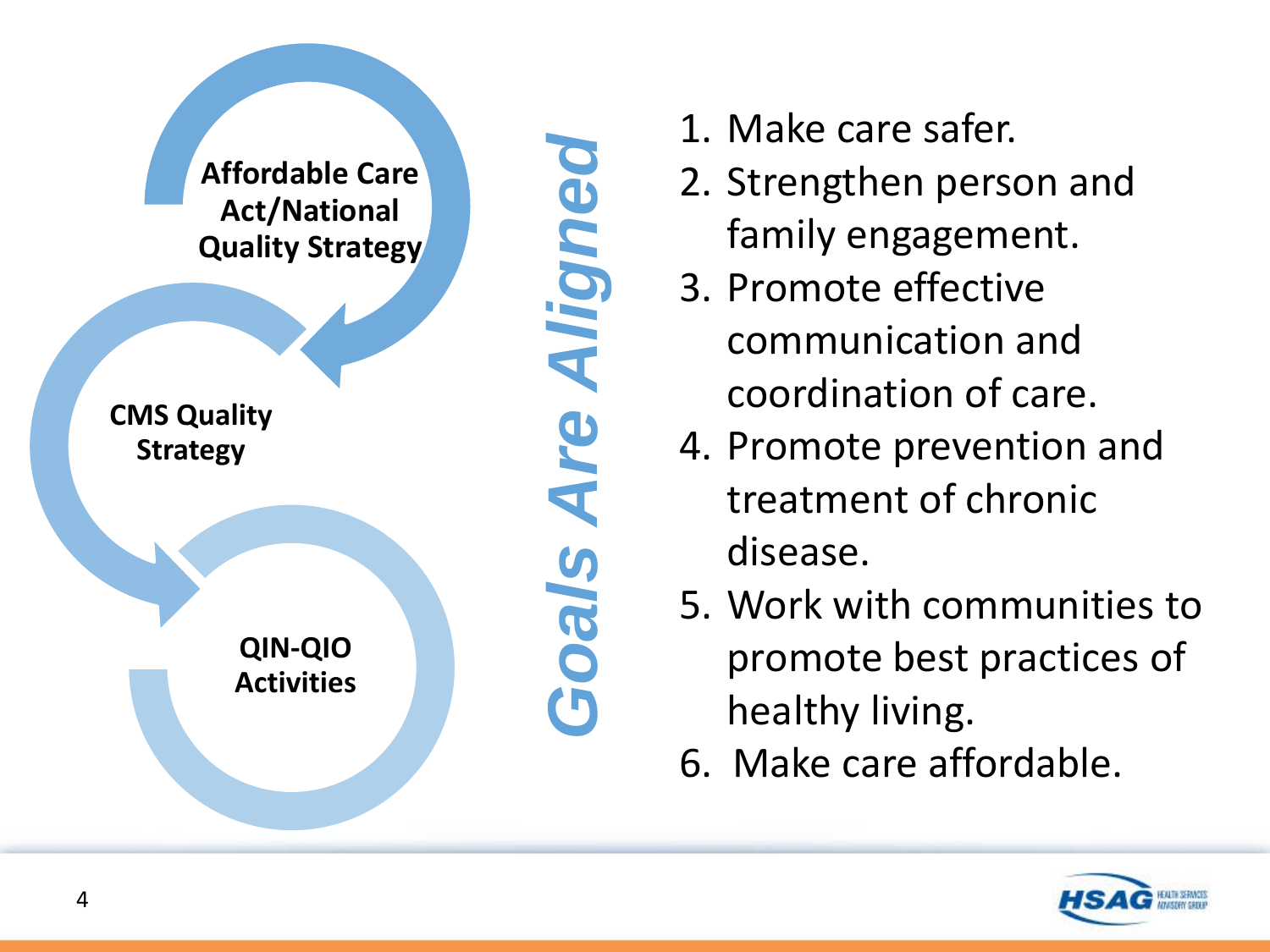

Disease Management Through Meaningful Use

> Healthcare-Associated Infections in Hospitals

Coordination of Care

5

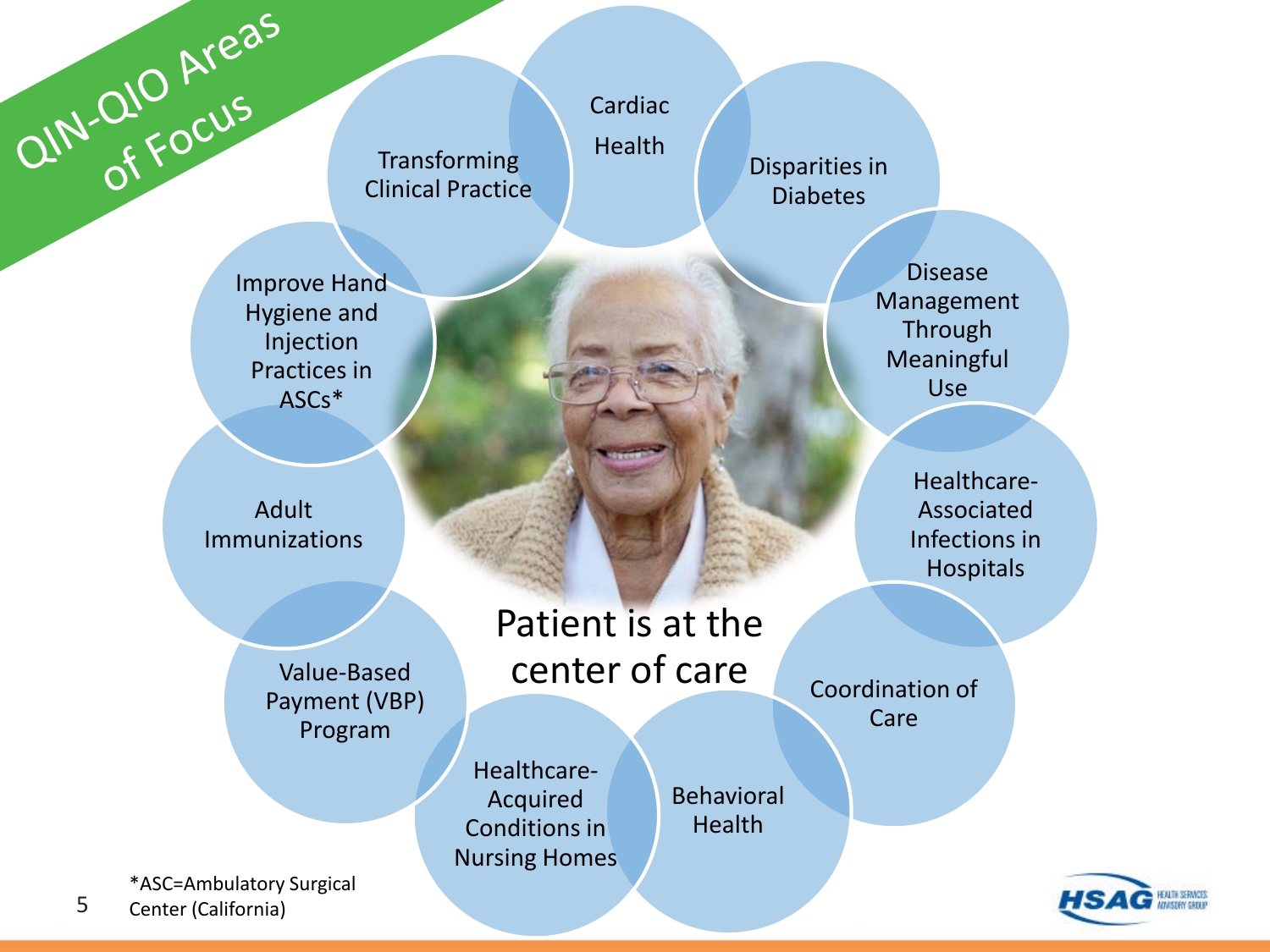#### HAIs in ASCs: The Problem

- HAIs\* lead to long-term disability, preventable deaths, and additional financial burden on the healthcare system.
- No national estimates regarding the number of HAIs originating in ASCs are available, and little is known about infection control and prevention (ICP) practices in these settings.
- Surveys are infrequent and represent information from only a single snapshot in time.
- ASCs have no standardized mechanism to tie compliance with process measures to improved outcomes or reductions in HAIs.

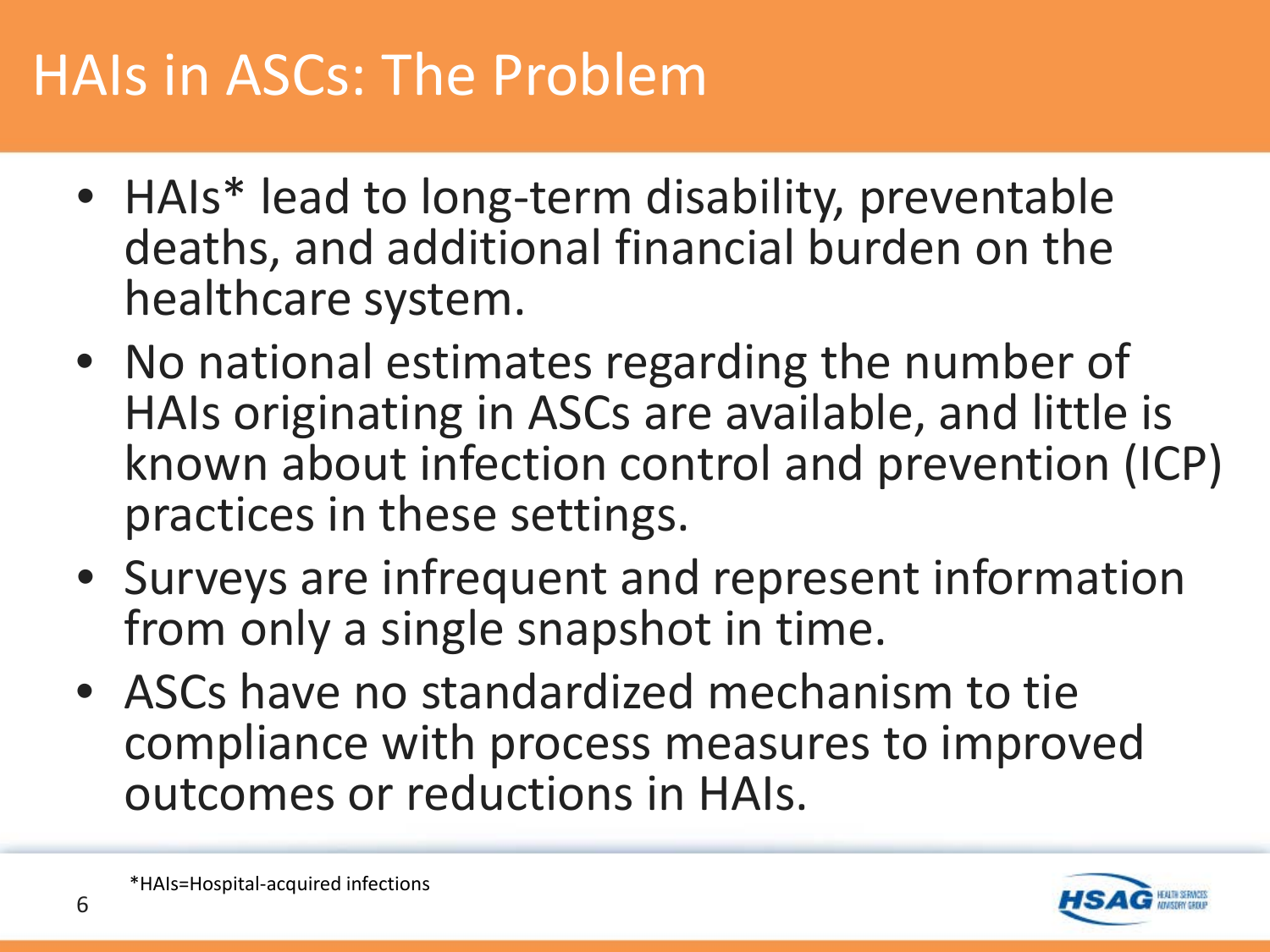### HAIs in ASCs: The Sentinel Injection Practices Event

- In 2008, a large HAI (Hepatitis C) outbreak in two Nevada-based ASCs was specifically linked to poor infection control practices.
	- This egregious safety lapse potentially exposed over 50,000 former ASC patients to Hepatitis C and other infectious diseases.
	- Reportedly, over 100 people developed Hepatitis C as a result of their exposure in the ASCs.
- Federal regulators inspected 28 Nevada ASCs for compliance with Medicare standards.
	- 64% had serious problems, primarily in infection control.

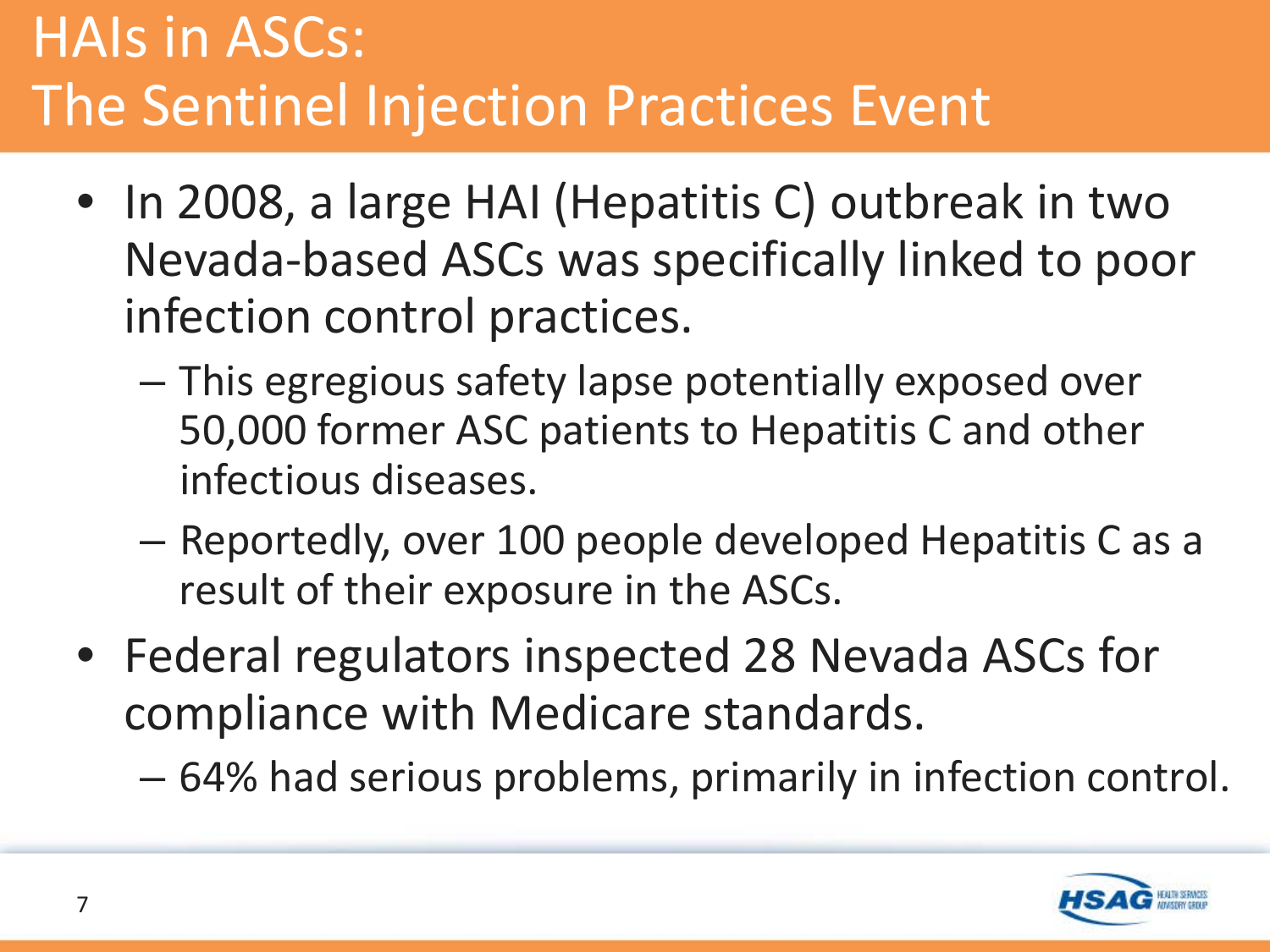## HAIs in ASCs: The Sentinel Injection Practices Event (cont.)

• This event ignited CMS efforts to implement a sustained, nationwide response to improve the agency's ability to detect deficient practices in infection control in ASCs.



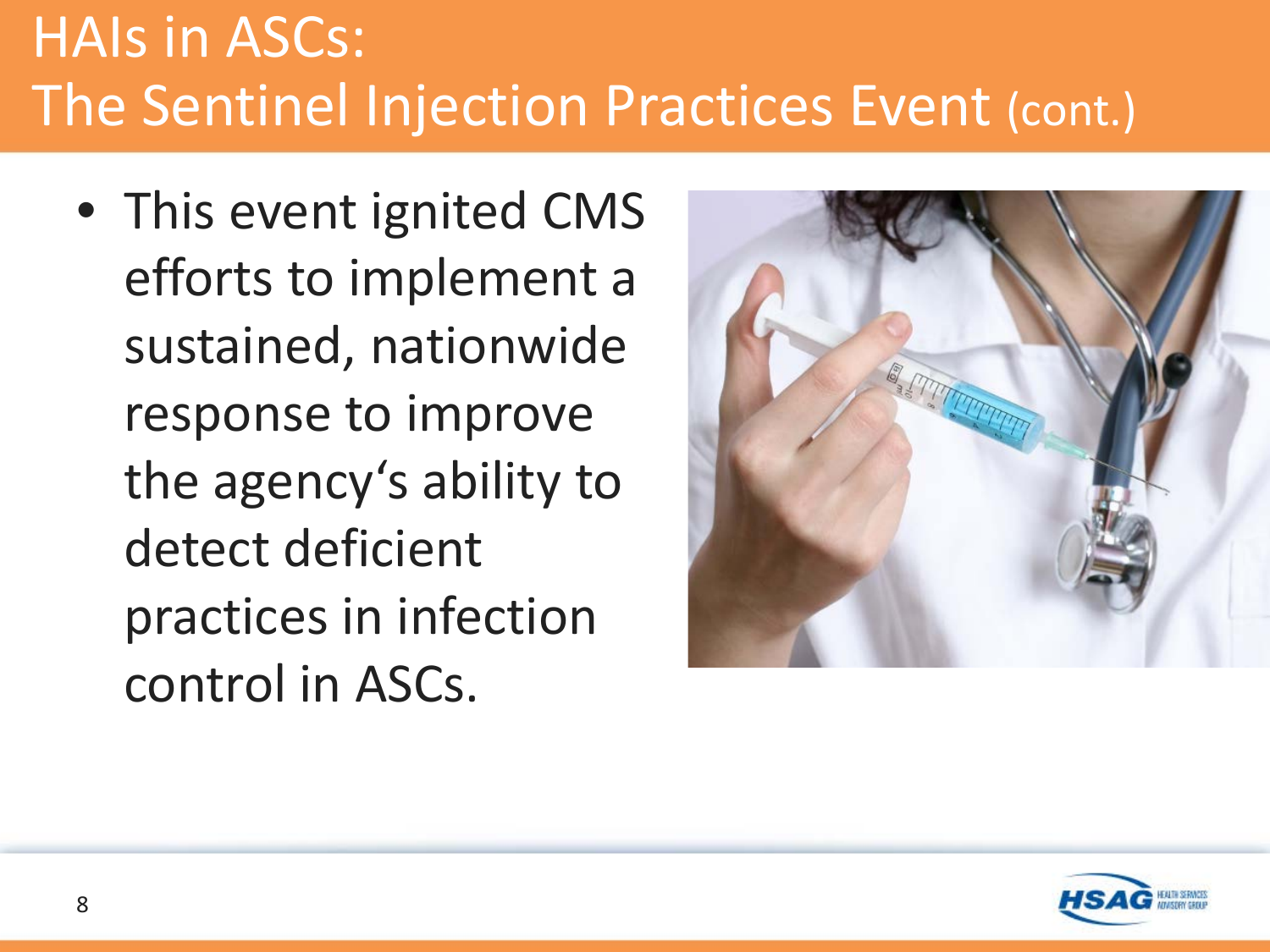### HAIs in ASCs: The Sentinel Injection Practices Event (cont.)

- Based on investigations, unsafe injection practices consisted of:
	- Reuse of syringes for individual patients.
	- Reuse of single-use vials of propofol for multiple patients.
	- Poor hand hygiene practices.
- Costs associated with investigation, testing, counseling, and remedial medical care for patients amounted to between \$16.3 million and \$21.9 million.

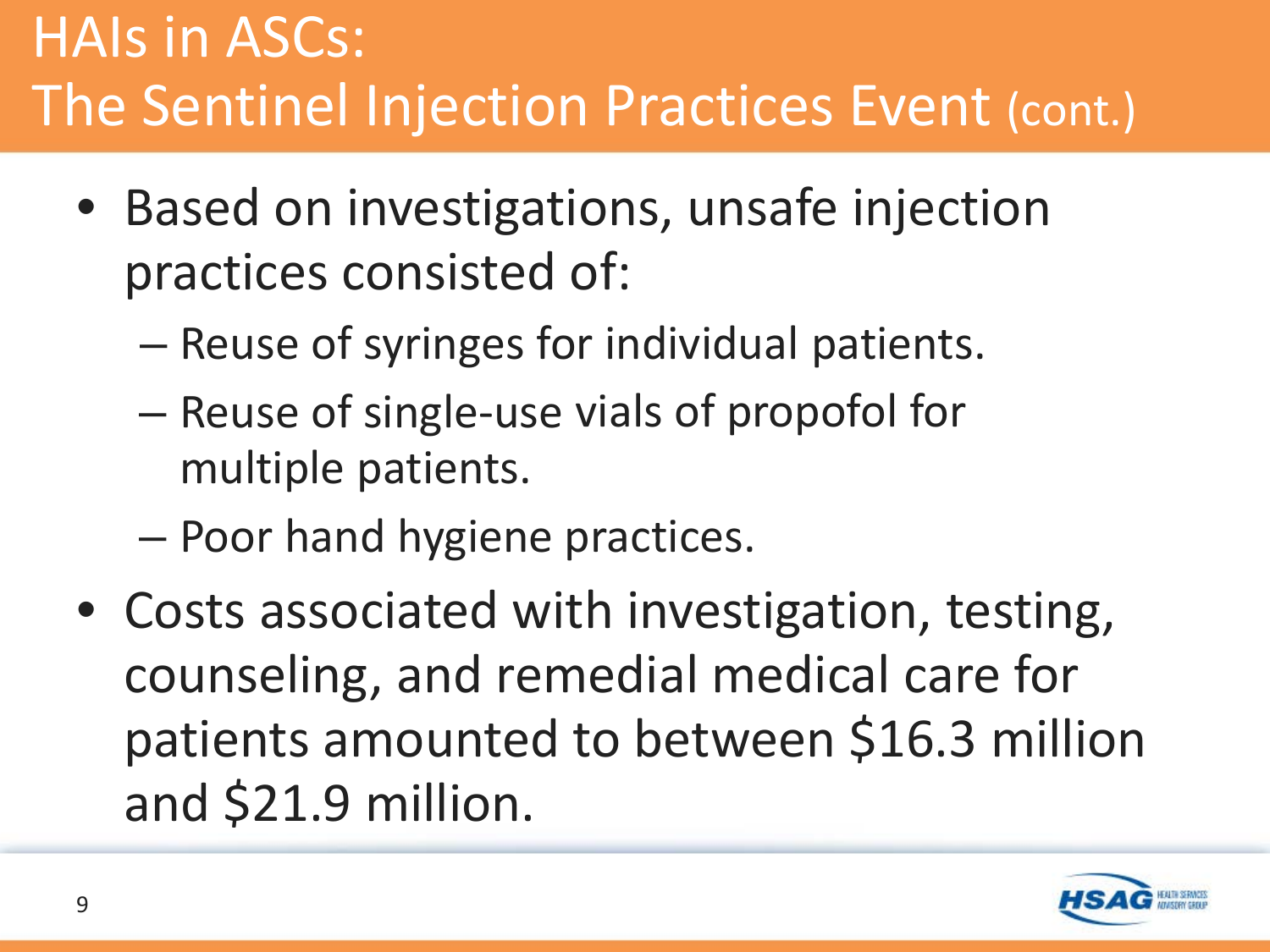## HAIs in ASCs: Safe Handwashing Practices

- Compliance by healthcare workers with optimal hand hygiene is considered to be less than 40%.
- Several studies of hand washing have found that:
	- As few as 1 in 7 staff members wash their hands between patients.
	- Compliance rates in the range of 15%–35% are typical.
	- Rates above 40% are the exception.



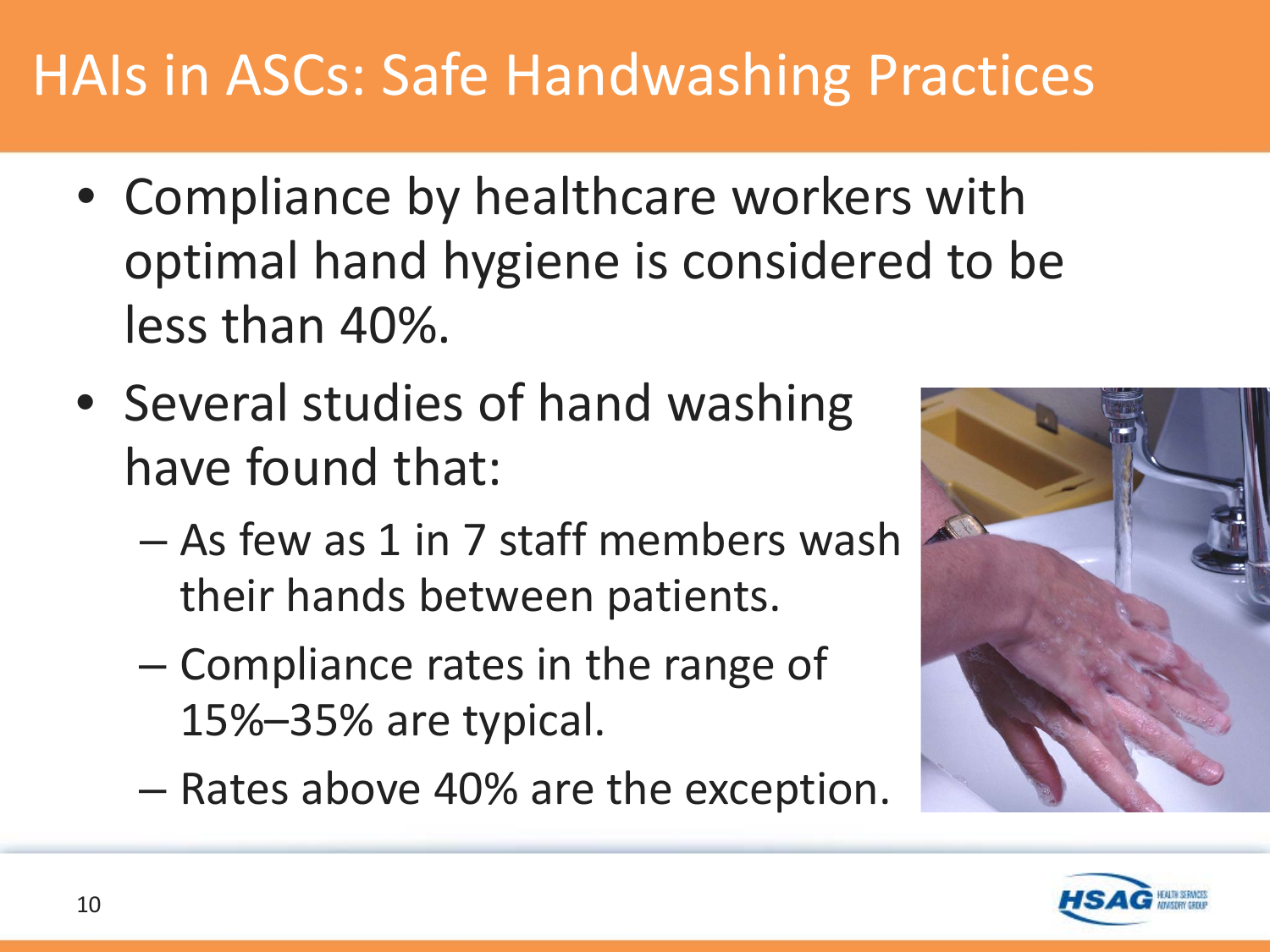#### HAIs in ASCs: Safe Handwashing Practices (cont.)

- The hands of healthcare workers are the principal cause of transmission of infection from patient-to-patient.
- Hand hygiene, a very simple action, remains the primary means to reduce HAIs and the spread of antimicrobial-resistant organisms.
- Global research indicates that improvements in hand hygiene activities could potentially reduce HAI rates by up to 50%.

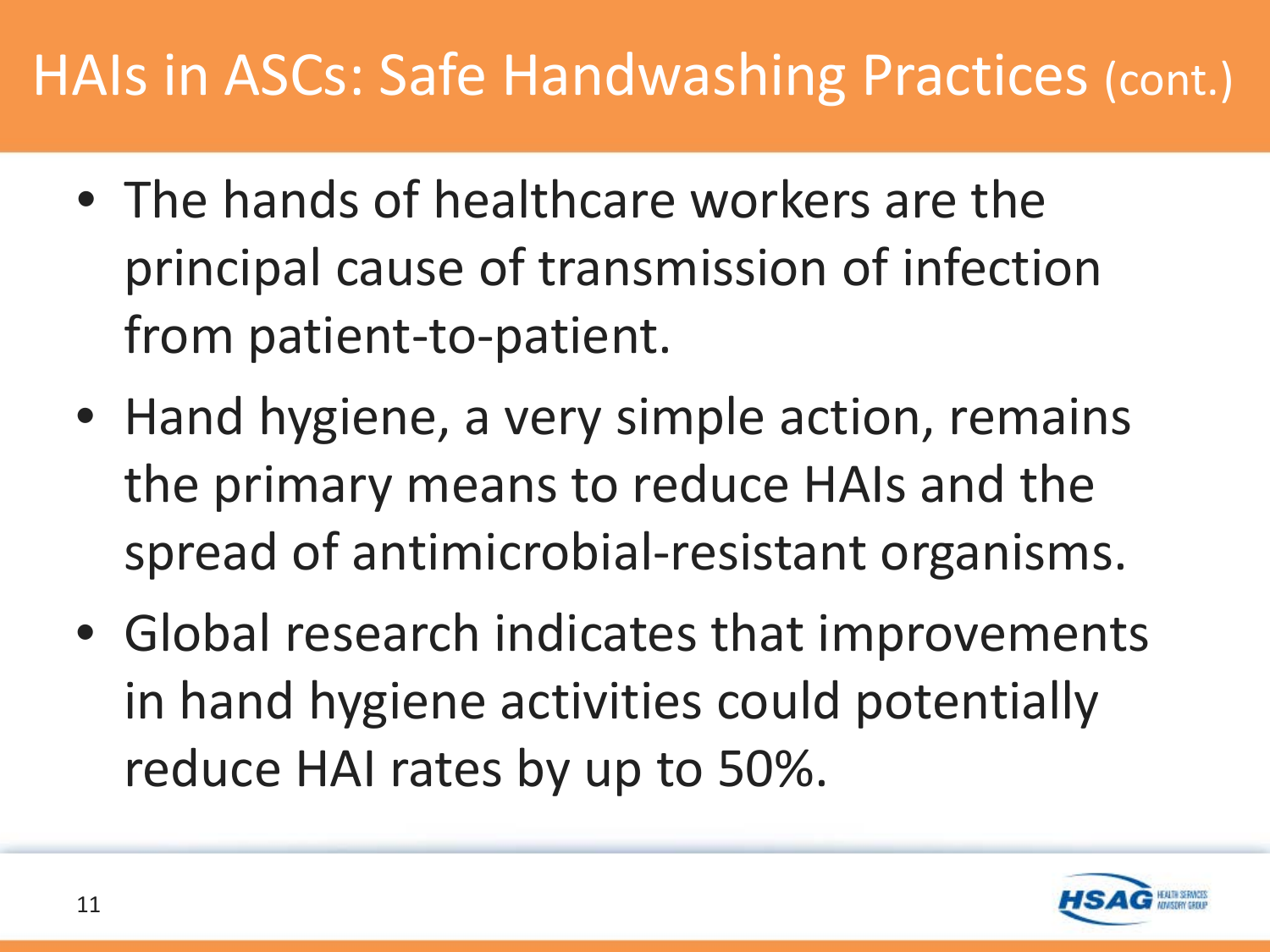## Monitoring and Improving Practices

- Oversight of Medicare-certified ASCs to assure compliance with the Conditions for Coverage (CfCs), which include minimum health and safety standards, falls to:
	- State survey agencies.
	- Any of the four accrediting organizations that have approved Medicare ASC accreditation programs:
		- Accreditation Association for Ambulatory Health Care
		- American Association for Accreditation of Ambulatory Surgery Facilities
		- American Osteopathic Association
		- The Joint Commission

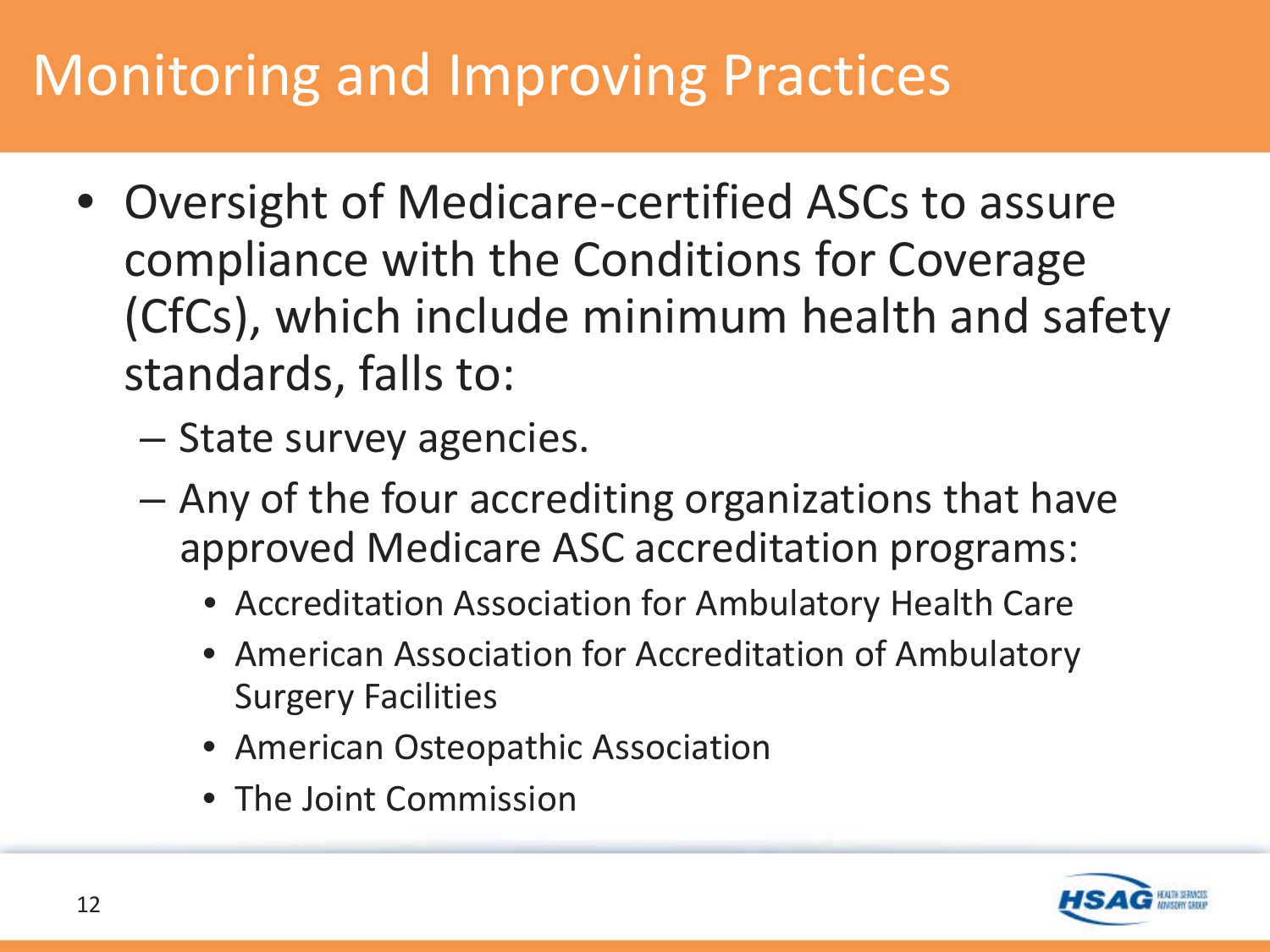## Special Innovation Projects (SIPs)

- CMS awarded 16 two-year SIPs to 10 regional QIN-QIOs
- Address healthcare quality issues
- Purposefully spread evidenced-based practices
- QIN-QIO partnerships at the community, regional, and national levels
- Ensure patients receive the right care, at the right time, every time

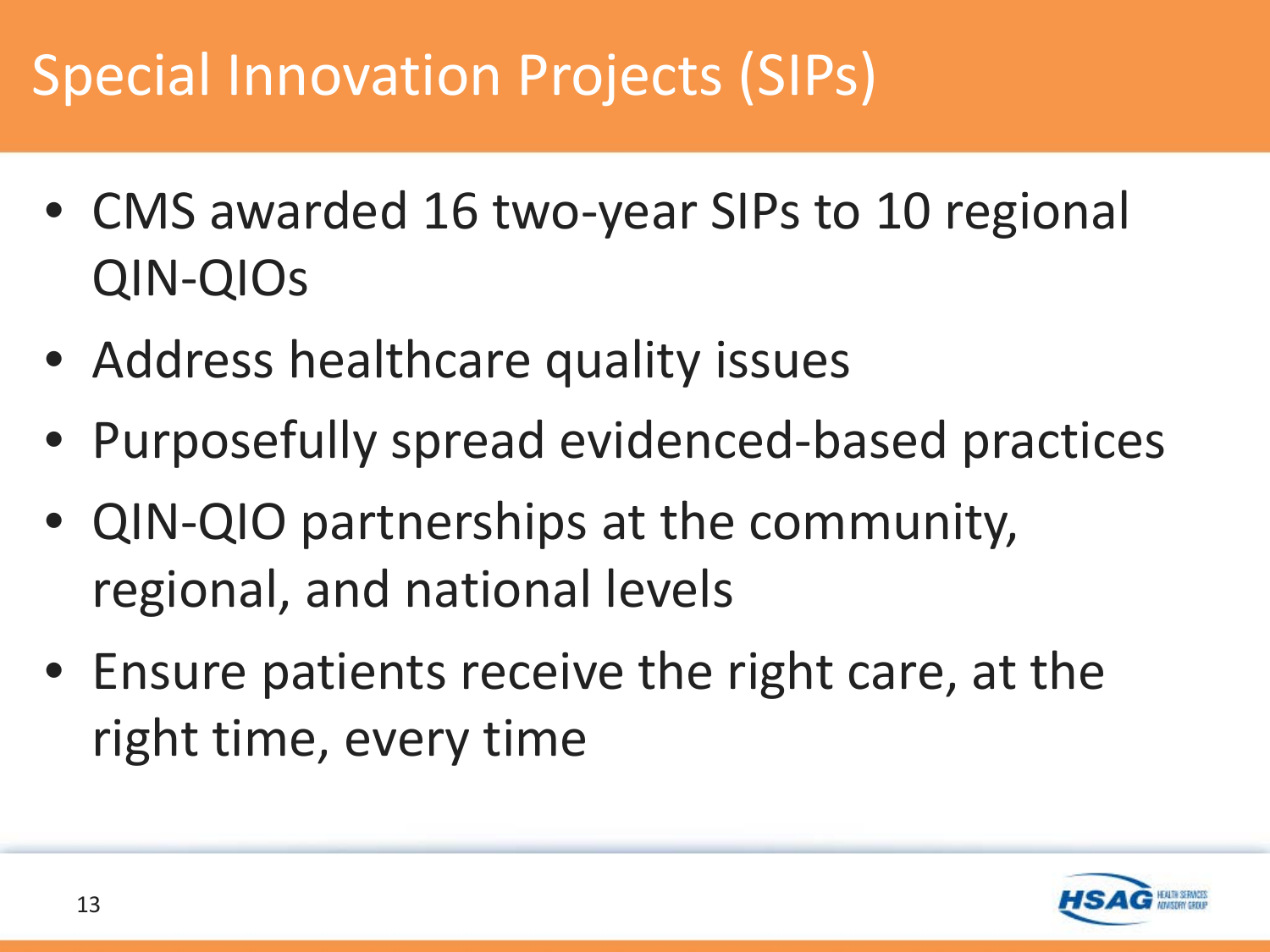

## Improve Safe Hand Hygiene and Safe Injection Practices



CMS survey and certification data identified that out of 2,818 ASCs surveyed nationally, there were 7,133 cited deficiencies related to lapses in infection control (primarily hand hygiene) and the safe administration of injectable medications.

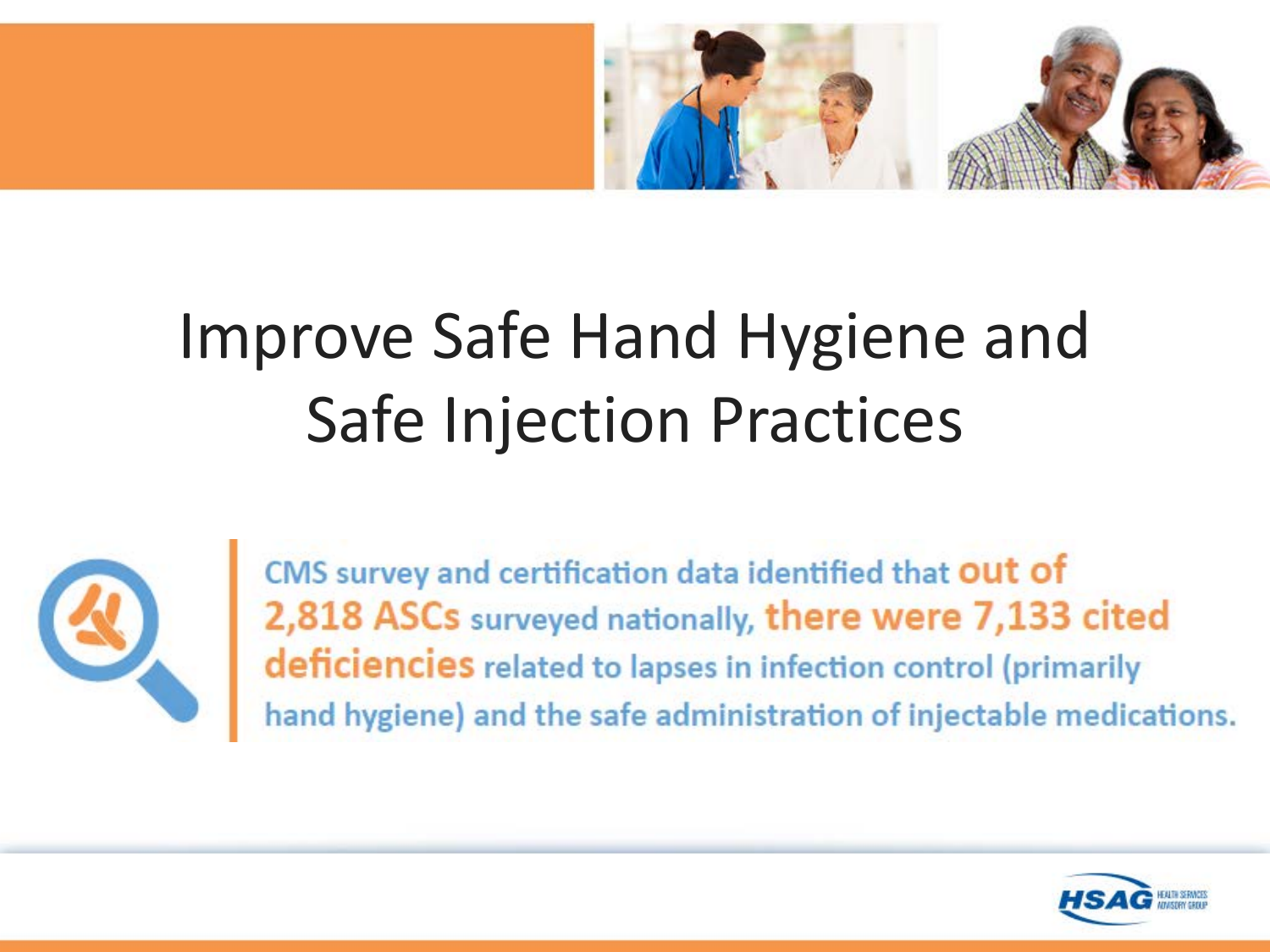#### Contracted by CMS to Assist ASCs

- Partner with key stakeholders to spread evidence-based best practices for infection prevention:
	- CMS (Surveys and Certification Division)
	- CASA
	- CDPH (Surveys and Certification Division)
	- LACDPH
- Provide technical assistance to individual ASCs.
	- Create/maintain effective infection prevention/ control programs.

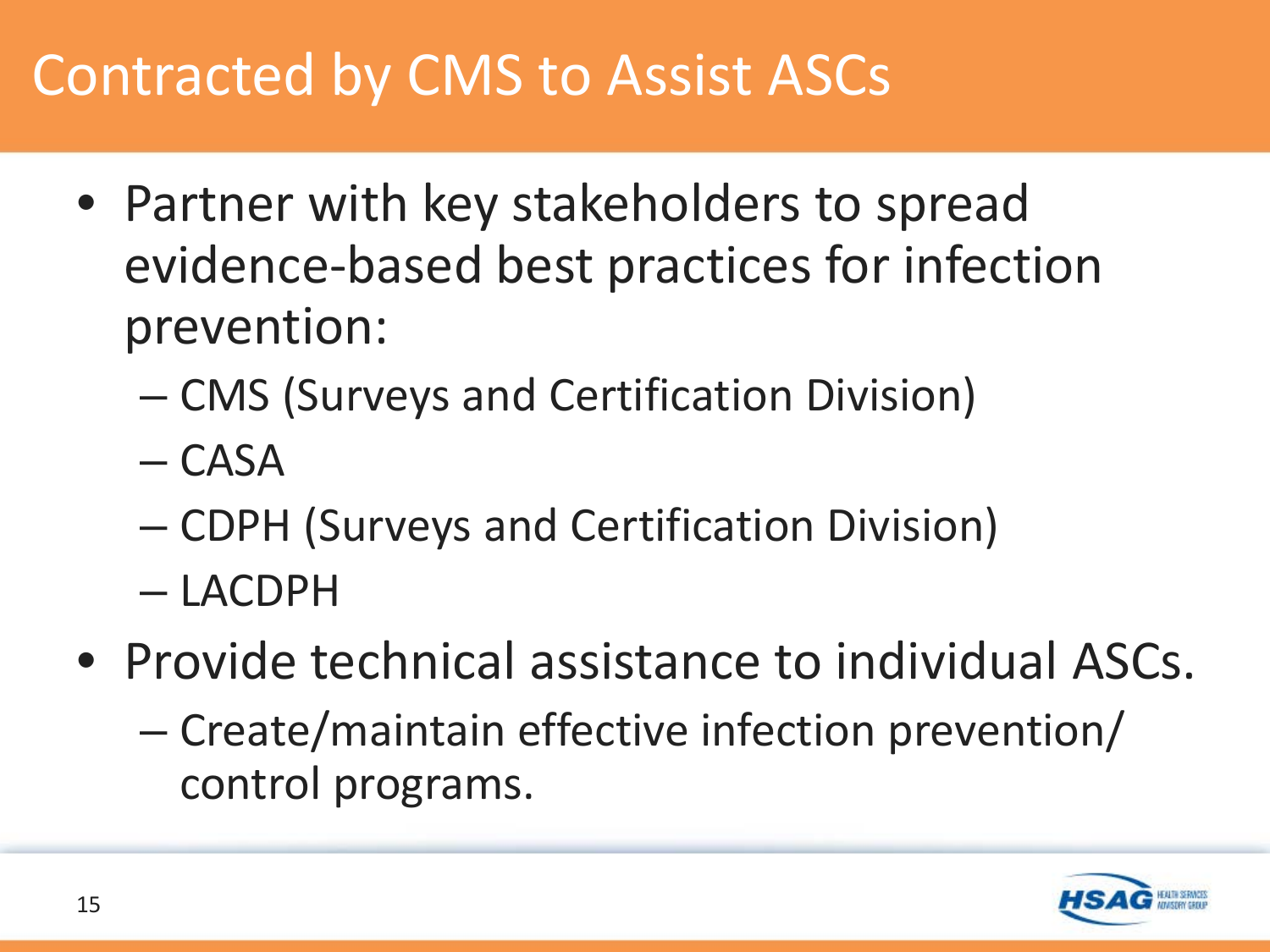## Contracted by CMS to Assist ASCs (cont.)

- Disseminate and teach evidence-based practices.
	- World Health Organization—*Save Lives: Clean Your Hands* campaign
	- Centers for Disease Control and Prevention— *One & Only* campaign
- Engage and educate patients, families, and caregivers as advocates for safe hand hygiene and injection practices within ASCs.

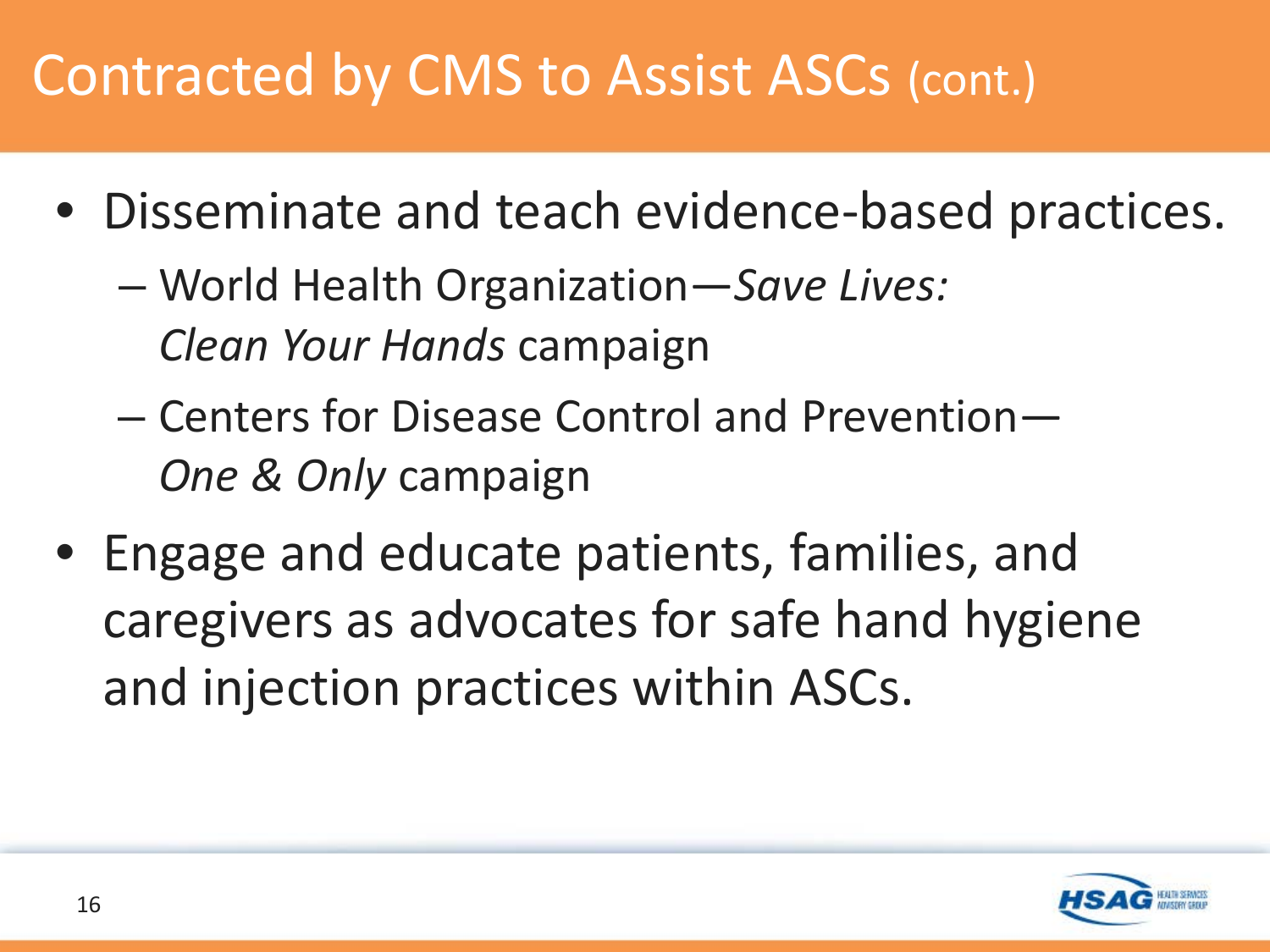#### ASC Infection Control and Prevention

- Understanding where and in what ways risks and hazards associated with infections are embedded in the process and structure of care within ASCs is vital to the development of safe practices for HAI prevention.
- The ASC must maintain an ICP program based on nationally recognized infection control and prevention guidelines.
- The ASC must prevent, identify, and manage HAIs through its ICP program integrated into the ASC's quality assessment and performance improvement program.

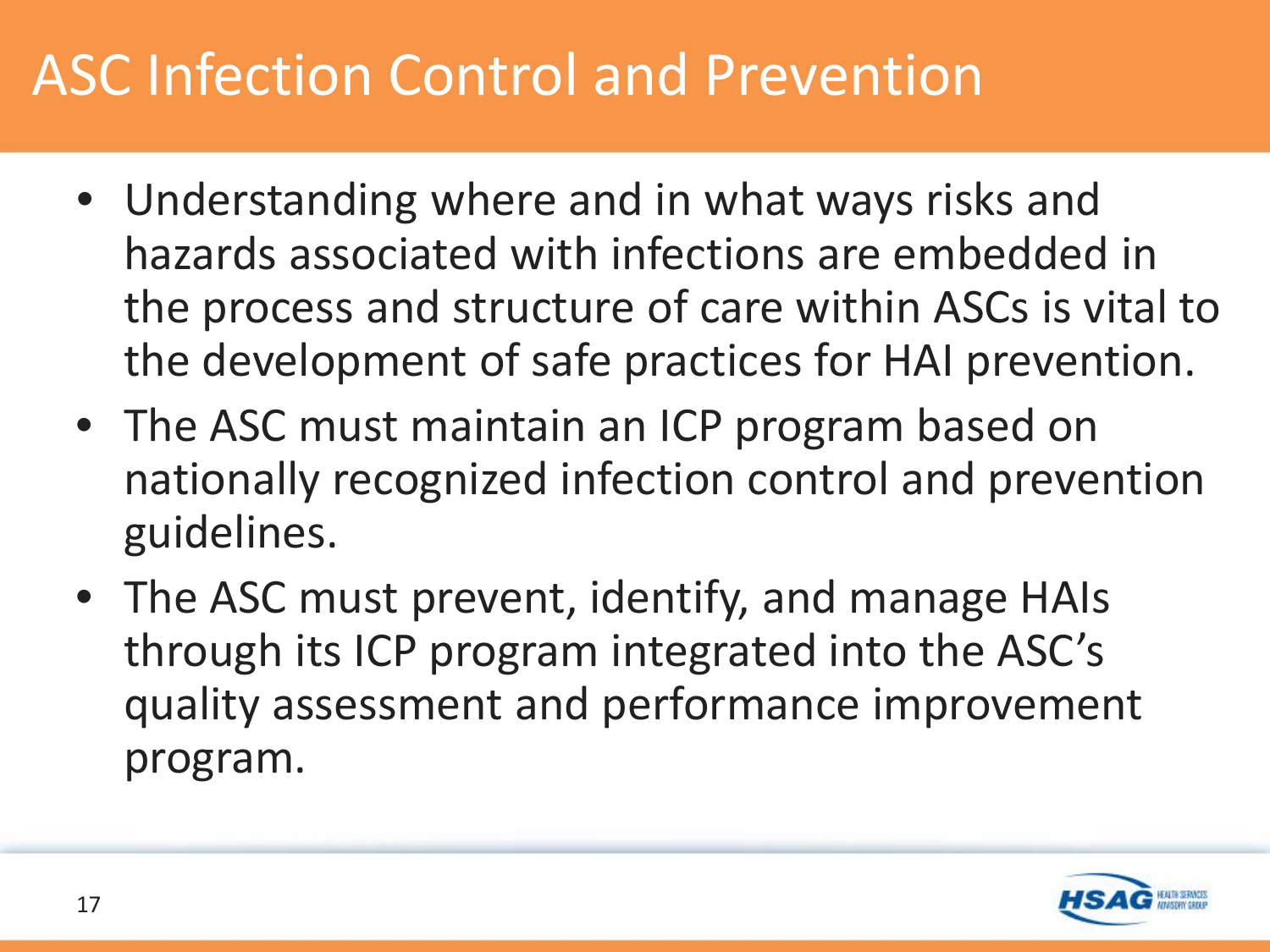## Medicare Ambulatory Surgical Center Value-Based Payment Implementation Plan

- Section 3006(f) of the Patient Protection and Affordable Care Act requires the Secretary of Health and Human Services to develop a plan to implement a value-based purchasing (VBP) program for payments under the Medicare program for ambulatory surgical centers (ASCs).
- Under the Affordable Care Act, the Secretary must consider the following issues in developing the plan:
	- 1) Development, selection, and modification for measures of all dimensions of quality and efficiency in ASCs
	- 2) The reporting, collection, and validation of quality data
	- 3) The structure of value-based payment adjustments, including the improvements in quality, the size of such payments, and the sources of funding for the value-based bonus payments
	- 4) Public disclosure of information on ASC performance

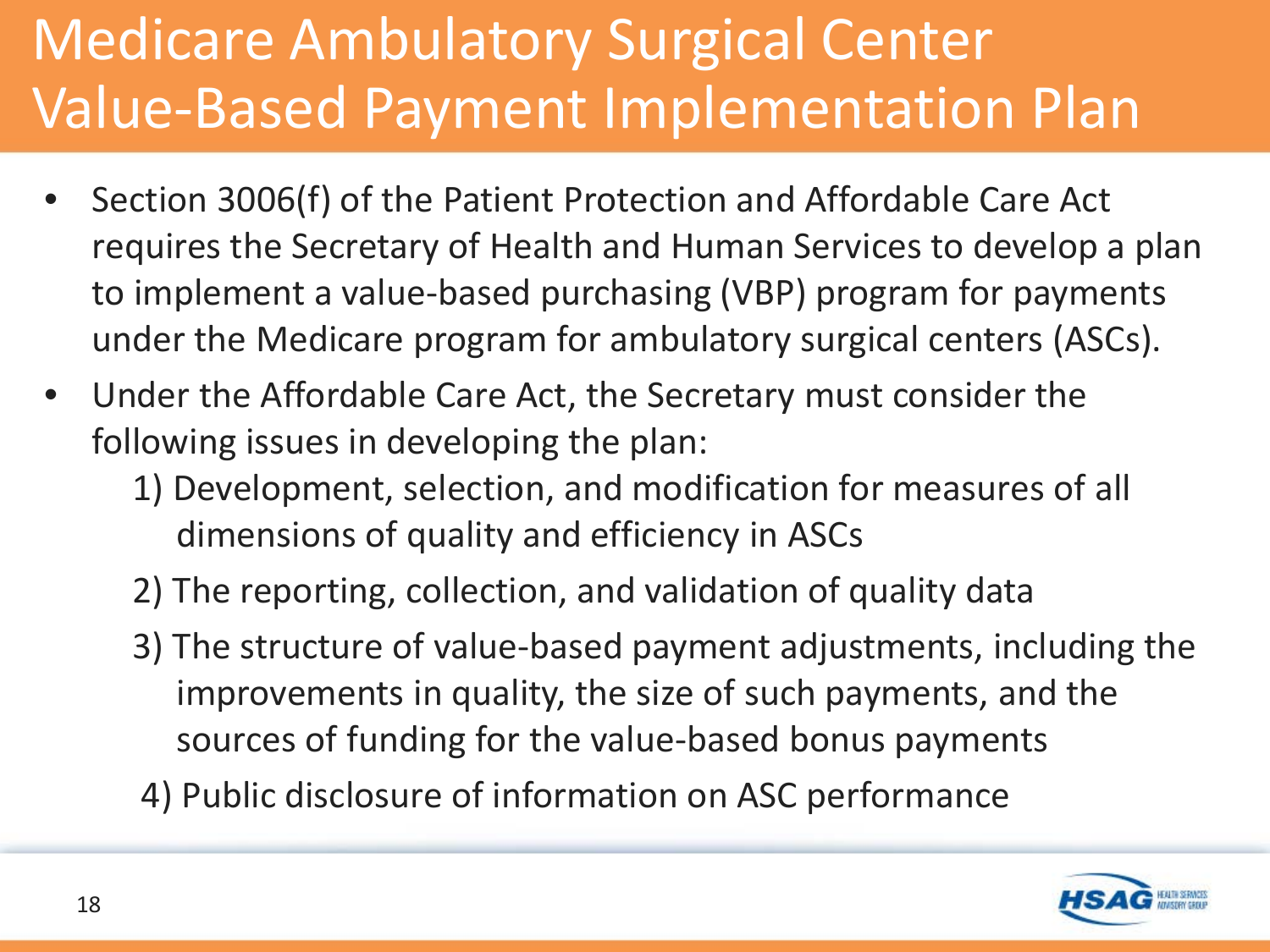## ASC Quality Reporting (ASCQR) Program

- Pay-for-reporting, quality data program.
- ASCs report quality of care data for standardized measures to receive the full annual update to their ASC annual payment rate.
- ASC measures should align across Medicare's quality reporting and payment systems Hospital Outpatient Quality Reporting Program.
- Aligning the ASC VBP program with other Medicare quality programs ensures the program coordinates incentives to improve quality and minimize provider burden across delivery systems.

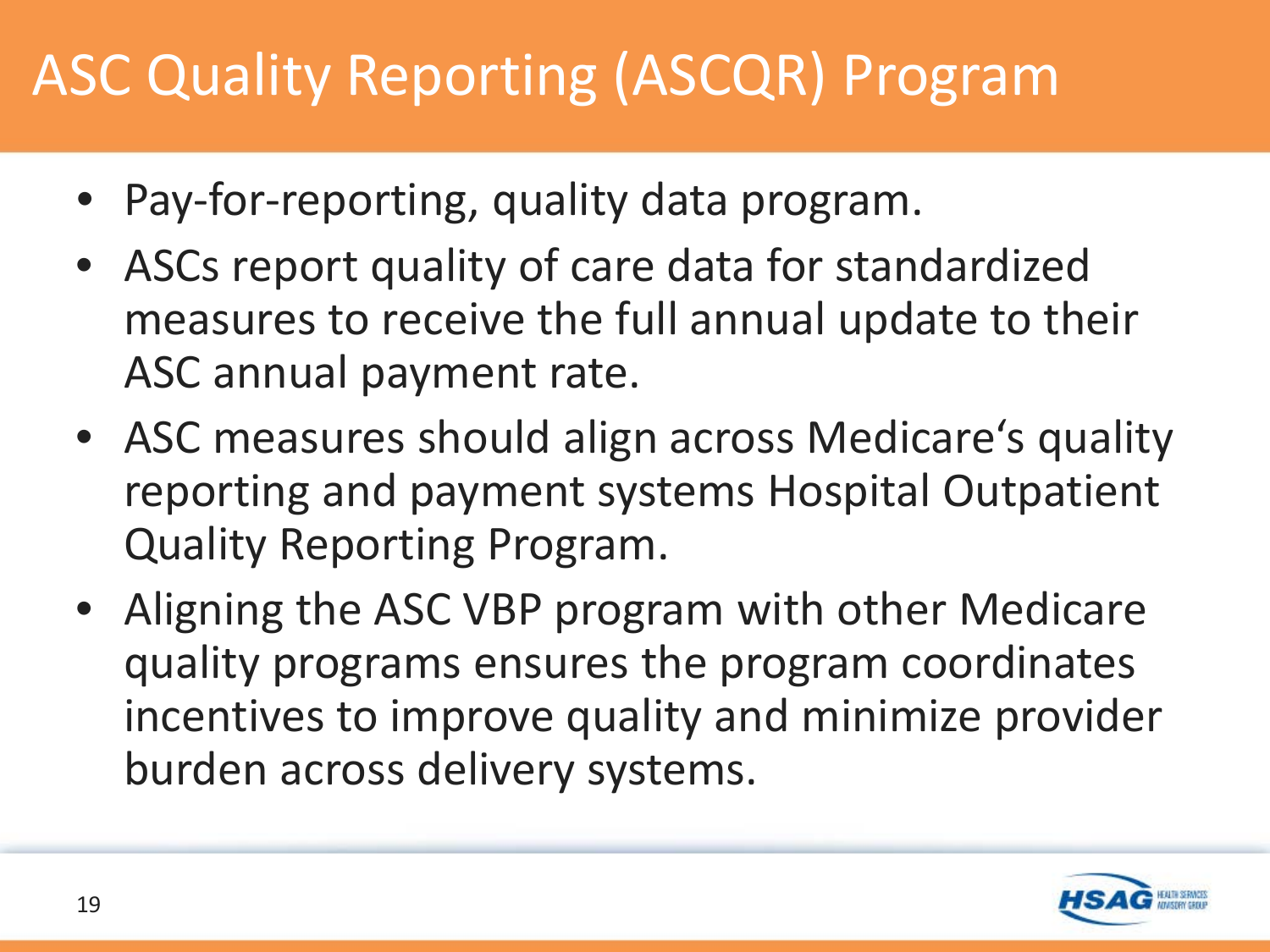#### Measures for ASC Quality Data Reporting

- ASC-1 Patient Burn
- ASC-2 Patient Fall
- ASC-3 Wrong Site, Wrong Side, Wrong Patient, Wrong Procedure, Wrong Implant
- ASC-4 Hospital Transfer/Admission
- ASC-5 Prophylactic Intravenous (IV) Antibiotic Timing
- ASC-6 Safe Surgery Checklist Use
- ASC-7 ASC Facility Volume Data on Selected ASC Surgical Procedures
- ASC-8 Influenza Vaccination Coverage Among Healthcare Personnel

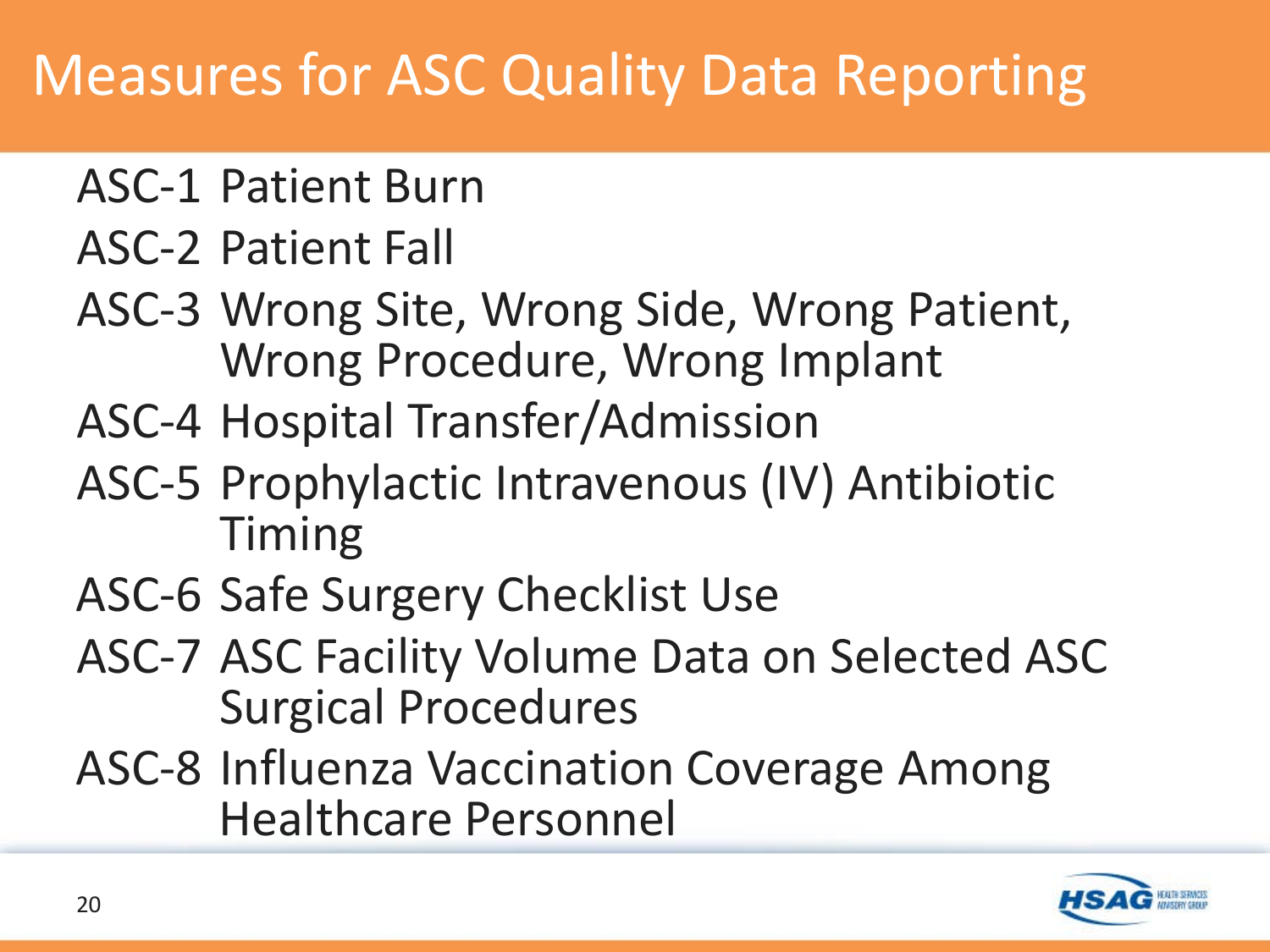#### Measures for ASC Quality Data Reporting (cont.)

- For the 2016 payment determination, CMS adopted an HAI measure—Influenza Vaccination Coverage Among Healthcare Personnel (NQF #0431)
- Possible new quality measures for 2017 may include:
	- Postoperative nausea and vomiting.
	- Toxic anterior segment syndrome.
	- All case hospital admission within two days of discharge.
	- All case emergency department visits within two days of discharge.
- 21 http://health.gov/hcq/pdfs/hai-action-plan-asc.pdf

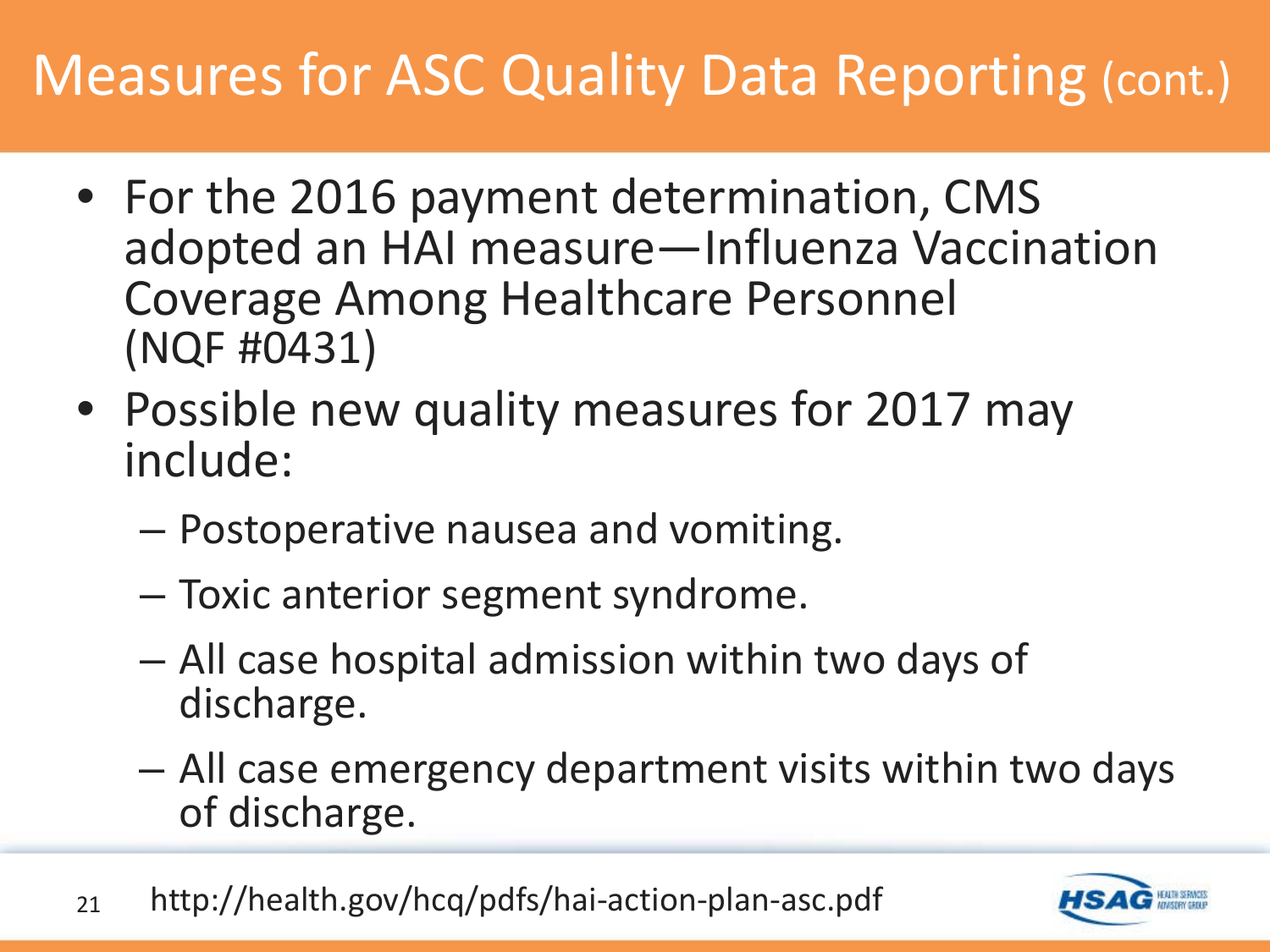

# What Is MACRA?

#### Medicare Access and CHIP\* Reauthorization Act of 2015 Bipartisan legislation signed into law on April 16, 2015

Source: Centers for Medicare & Medicaid Services \*CHIP=Children's Health Insurance Program

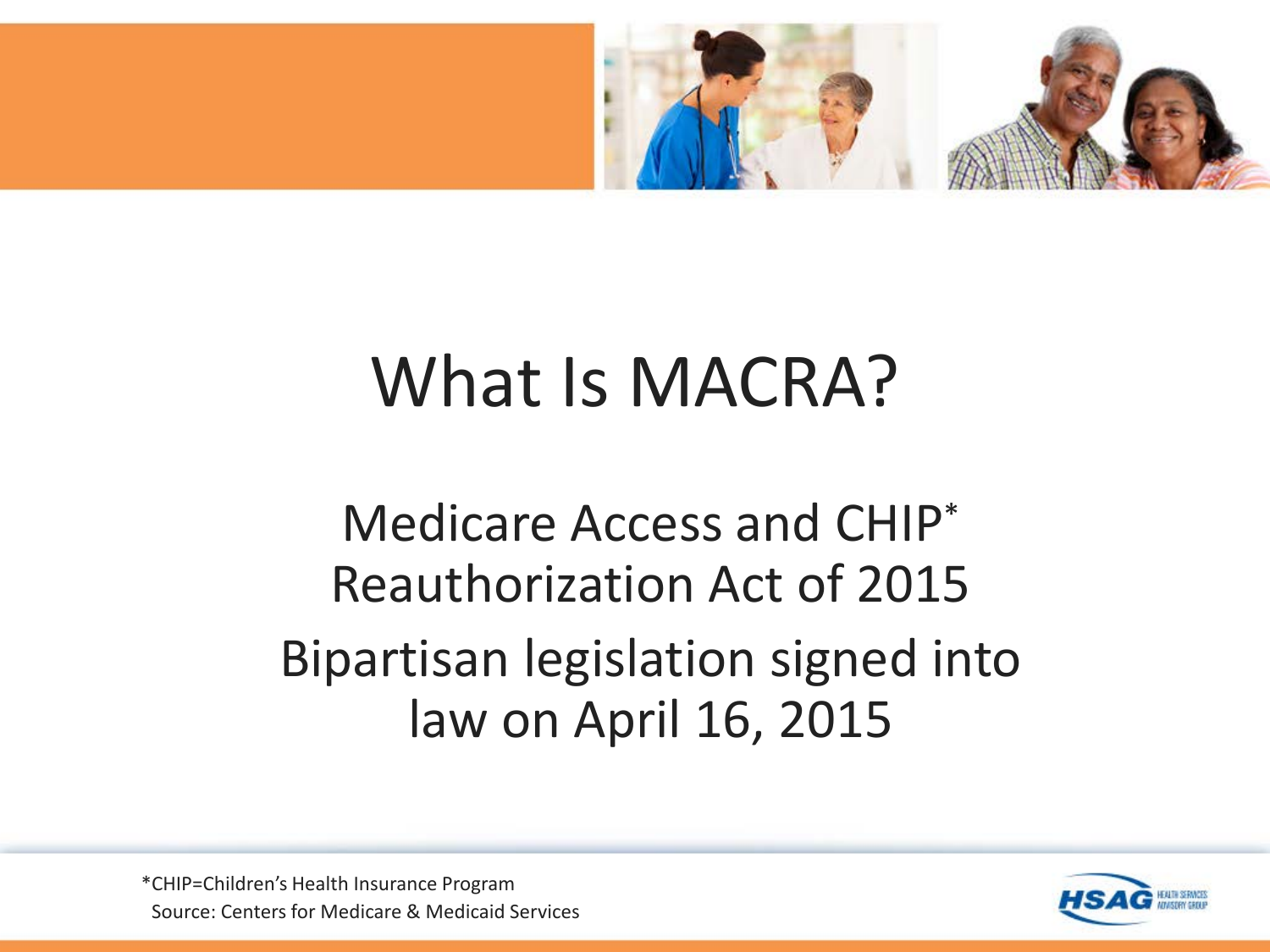## What Does MACRA Do?

- **Repeals** the Sustainable Growth Rate (SGR) Formula
- **Changes the way that Medicare pays clinicians** and establishes a new framework to reward clinicians for value over volume
- **Streamlines** multiple quality reporting programs into one new merit-based incentive payment system (MIPS)
- **Provides** bonus payments for participation in eligible alternative payment models (APMs)

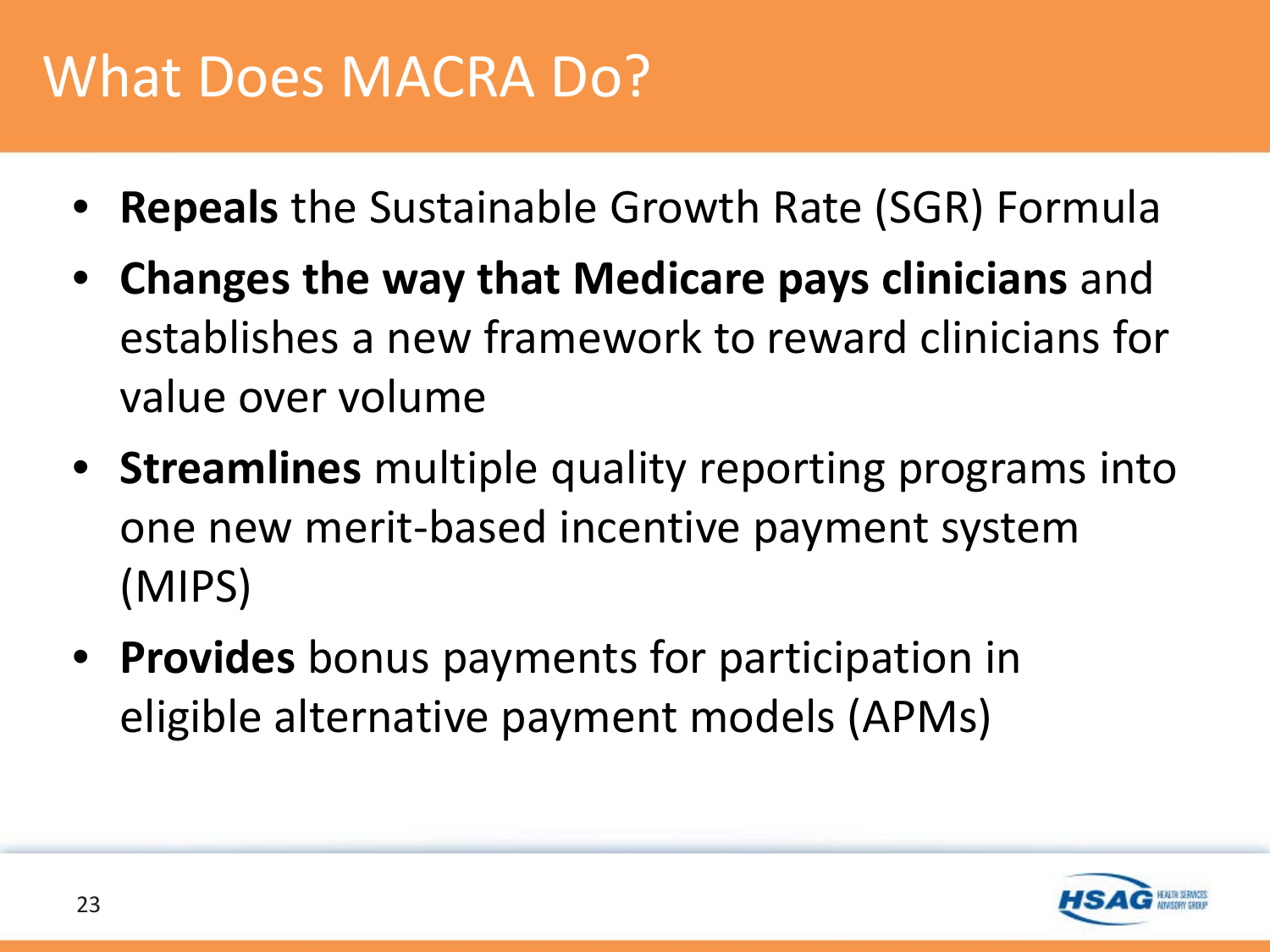## What Will Determine My MIPS Score?

The MIPS composite performance **score** will factor in **four weighted categories**:



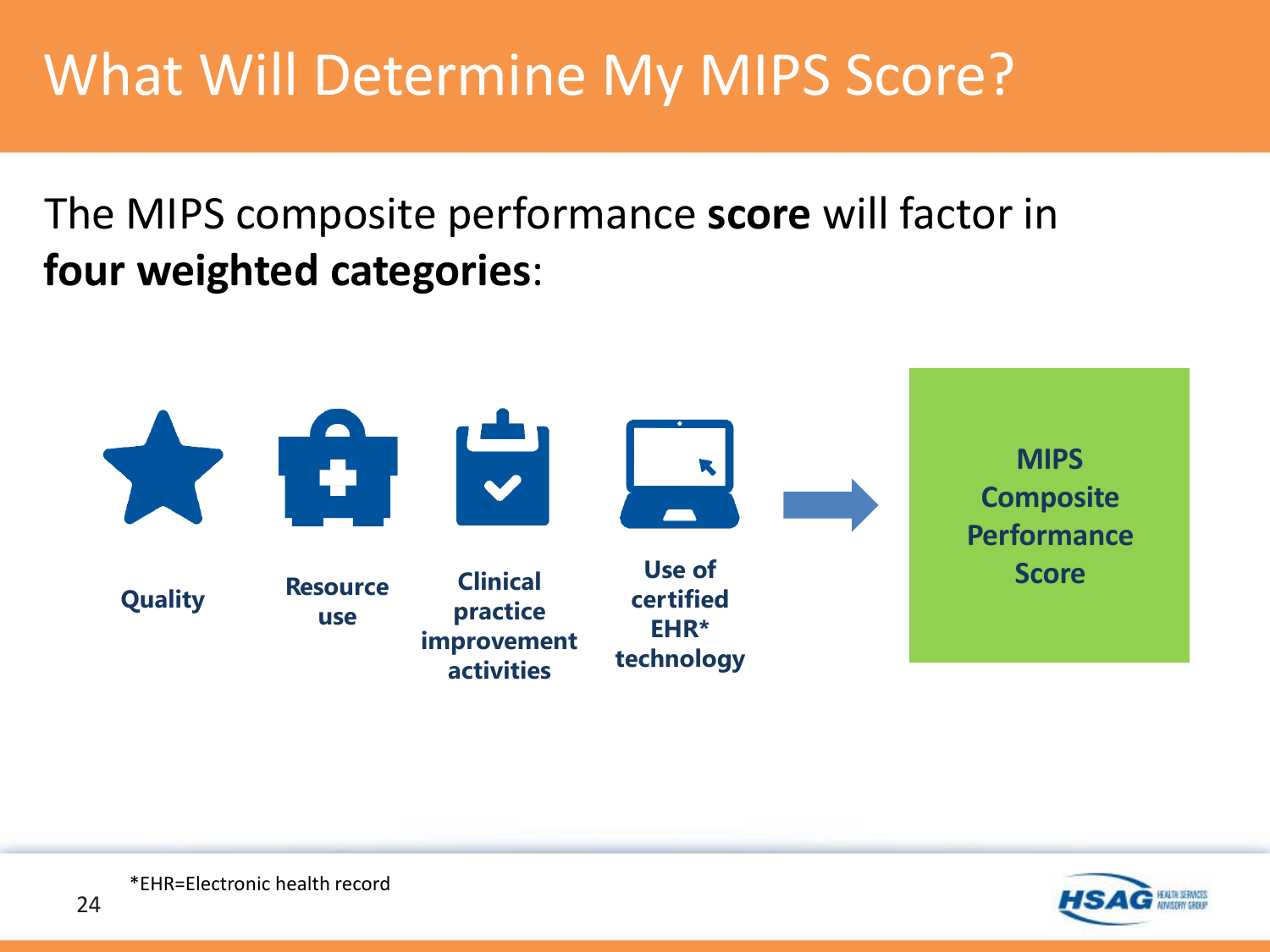#### How Much Can MIPS Adjust Payments?

Based on a composite performance score, clinicians will receive **+/- or neutral** adjustments **up to** the percentages below.



![](_page_24_Picture_3.jpeg)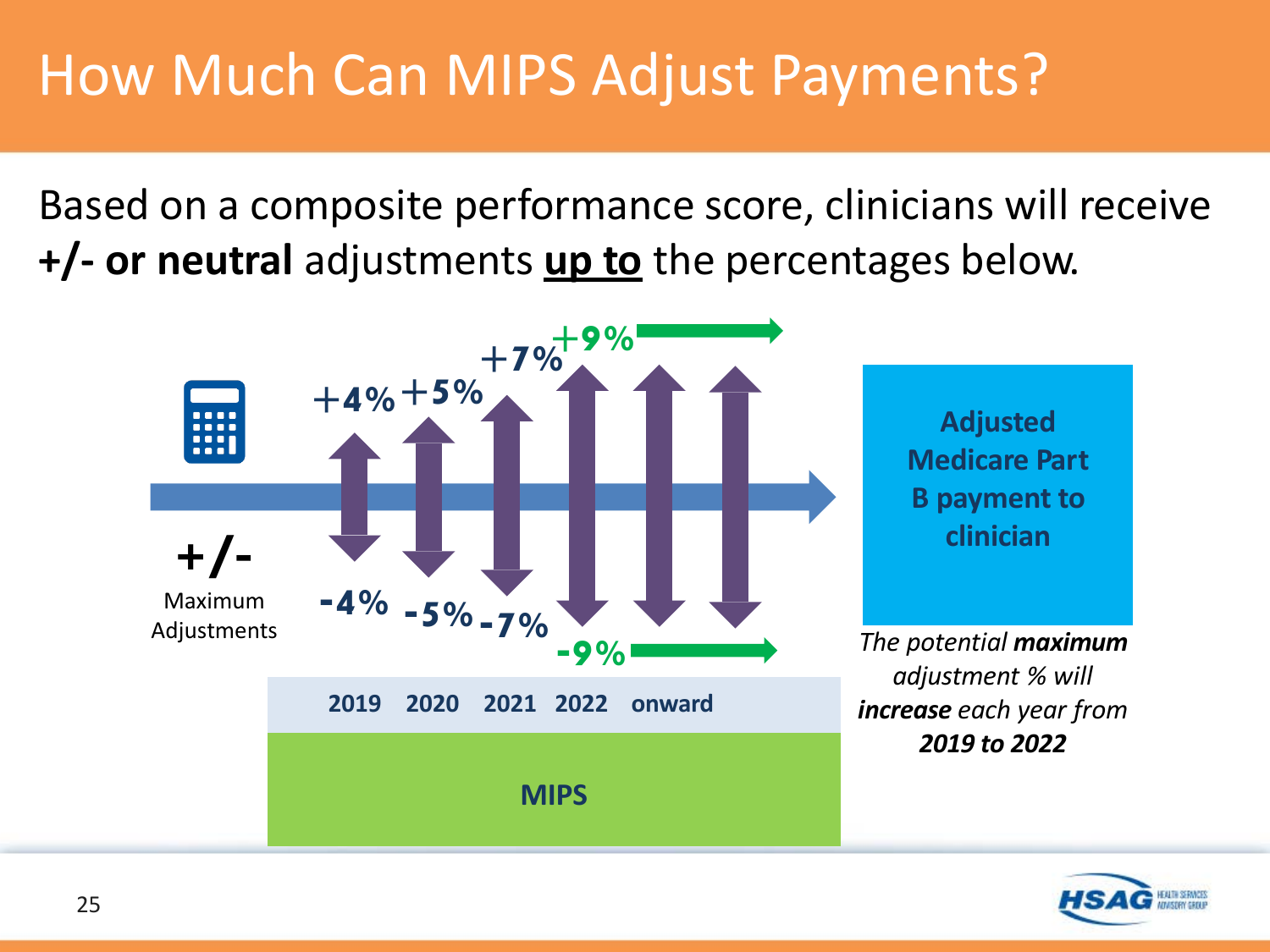#### Key Take-Away Points

- 1. MACRA changes the way Medicare pays clinicians and offers financial incentives for providing high-value care.
- 2. Medicare Part B clinicians will participate in the MIPS program unless they are in their first year of Part B participation, meet criteria for participation in certain APMs, or have a low volume of patients.
- 3. Payment adjustments and bonuses begin in 2019.
- 4. A proposed rule is targeted for spring 2016, with the final rule targeted for fall 2016.

![](_page_25_Picture_5.jpeg)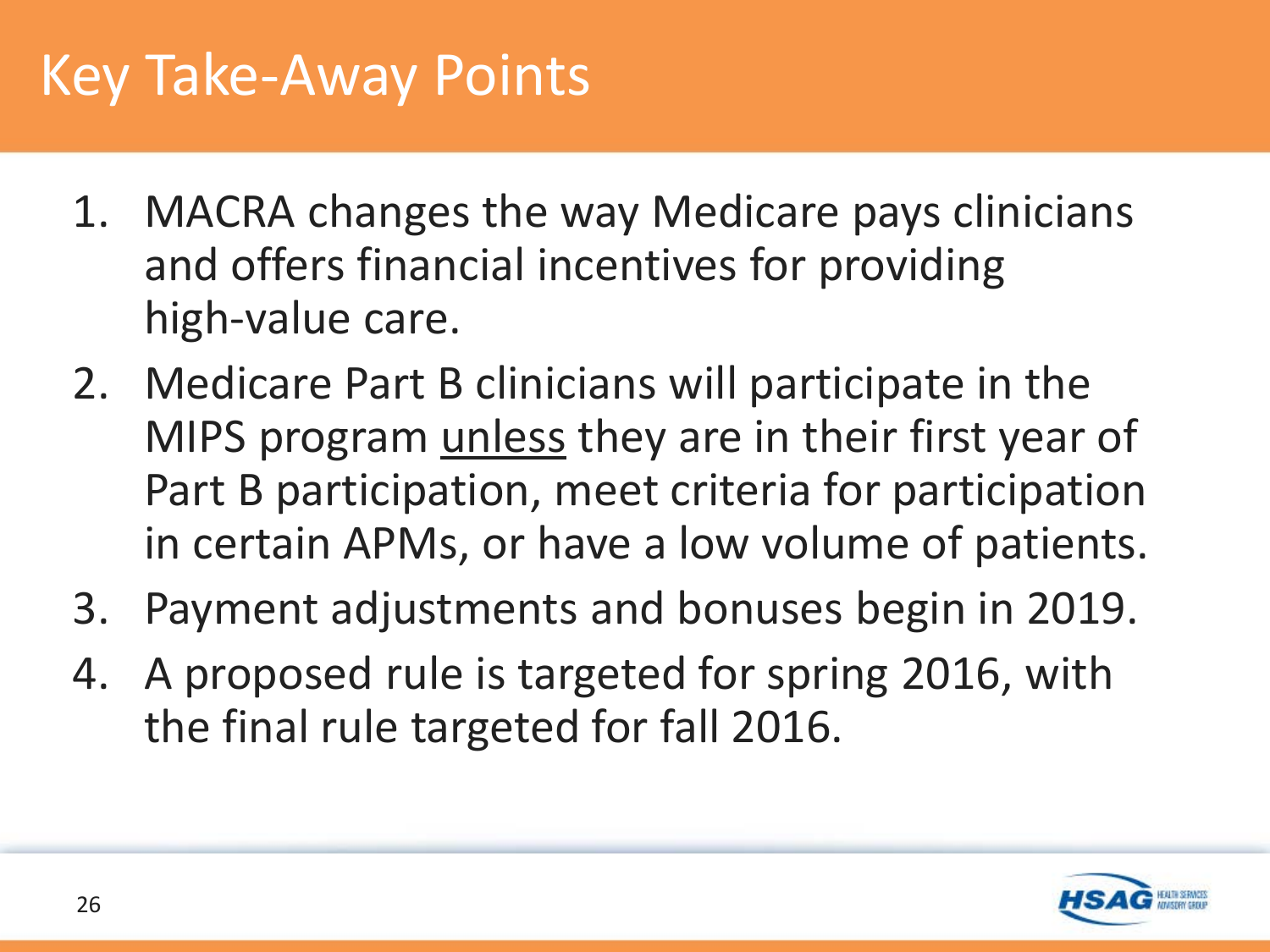#### Summary

- Improvements in quality and patient safety can yield:
	- Cost efficiency
	- Real cost reduction
	- Revenue enhancement
		- VBP incentive vs. reduction in reimbursement
	- Balance sheet improvements
	- Intangible improvements

![](_page_26_Picture_8.jpeg)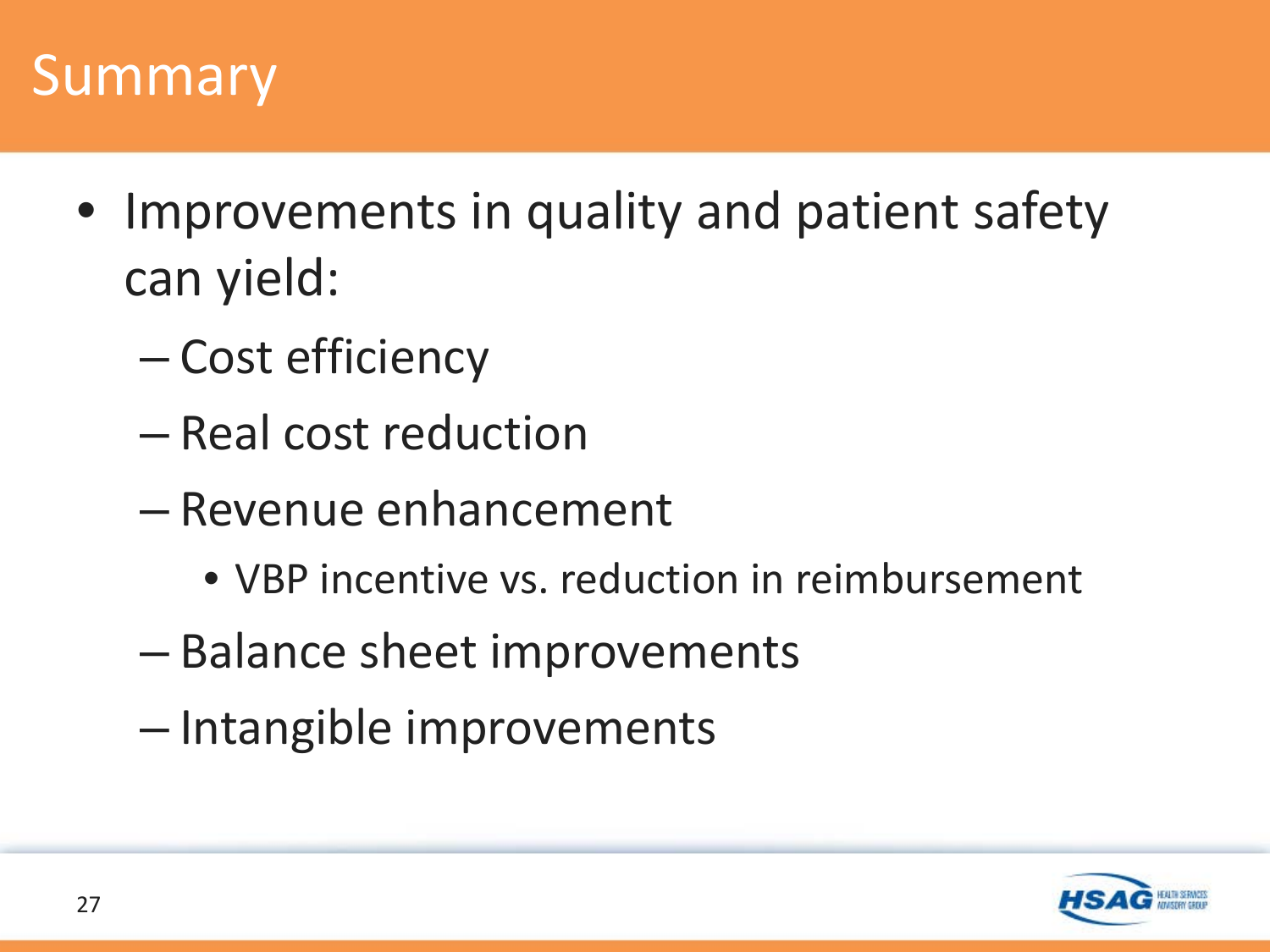![](_page_27_Picture_0.jpeg)

# Thank you! Howard Pitluk, MD, MPH, FACS [hpitluk@hsag.com](mailto:Hpitluk@hsag.com) [www.hsag.com](http://www.hsag.com/)

![](_page_27_Picture_2.jpeg)